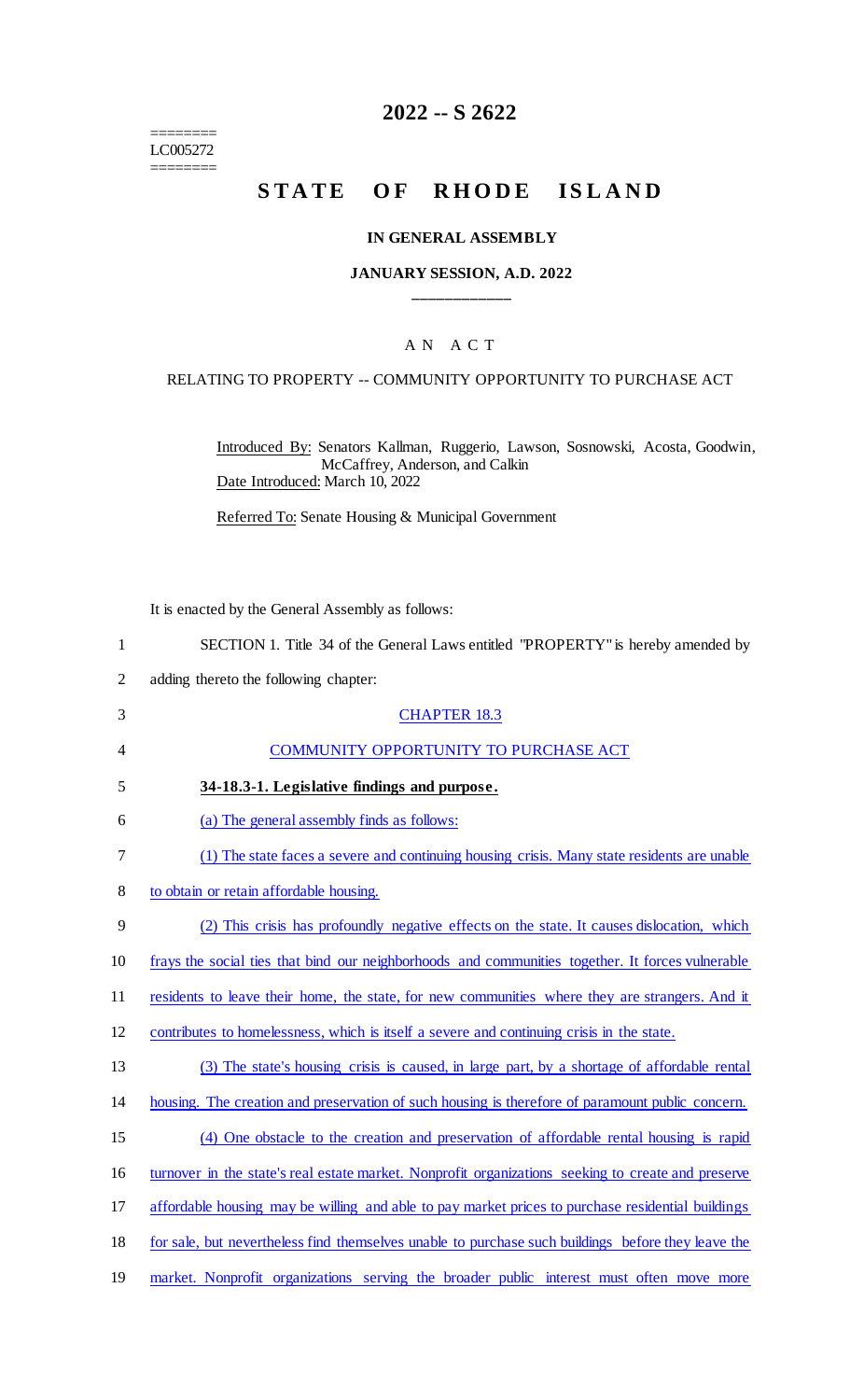| $\mathbf{1}$   | deliberately and borrow purchase money from non-traditional lenders in such real estate                   |
|----------------|-----------------------------------------------------------------------------------------------------------|
| $\overline{2}$ | transactions than private entities concerned solely with profit.                                          |
| 3              | (b) The purpose of this chapter (which may be referred to as the "community opportunity"                  |
| $\overline{4}$ | to purchase act") is to enhance nonprofit organizations' ability to purchase multi-family residential     |
| 5              | buildings, at market prices, within a reasonable period of time and to thereby promote the creation       |
| 6              | and preservation of affordable rental housing.                                                            |
| 7              | 34-18.3-2. Definitions.                                                                                   |
| 8              | As used in this chapter:                                                                                  |
| 9              | (1) "Area median income" means the unadjusted area median income published by the U.S.                    |
| 10             | Department of Housing and Urban Development for the geographic area that includes the state.              |
| 11             | (2) "Fee interest" means ownership of real property in fee simple absolute.                               |
| 12             | (3) "Multi-family residential building" or "building" means any privately-owned real                      |
| 13             | property in the state improved with three (3) or more residential rental units (whether or not the        |
| 14             | property also includes non-residential uses). Any privately-owned real property on which three (3)        |
| 15             | or more residential units are under construction, and any privately-owned vacant lot on which the         |
| 16             | local zoning and other applicable laws would permit the construction of three (3) or more residential     |
| 17             | rental units.                                                                                             |
| 18             | (4) "Notice of special restrictions" means an agreement executed by a qualified nonprofit                 |
| 19             | and recorded against a multi-family residential building purchased by such qualified nonprofit.           |
| 20             | substantially in the form published by the agency.                                                        |
| 21             | (5) "Purchase of a multi-family residential building," or "purchase," means to acquire any                |
| 22             | interest that is transferred pursuant to the sale of a multi-family residential building.                 |
| 23             | (6) "Purchaser" means the individual, individuals, entity, or entities engaged or seeking to              |
| 24             | engage, in the purchase of a multi-family residential building.                                           |
| 25             | "Rhode Island housing" means the Rhode Island housing and mortgage finance<br>(7)                         |
| 26             | corporation ("RIHMFC") created pursuant to chapter 55 of title 42.                                        |
| 27             | (8) "Sale of a multi-family residential building," or "sale," means any of the following:                 |
| 28             | (i) The transfer, in exchange for money or any other thing of economic value, of a present                |
| 29             | interest in the multi-family residential building, including beneficial use, where the value of the       |
| 30             | present interest is the fee interest in the multi-family residential building, or substantially equal to  |
| 31             | the value of that fee interest;                                                                           |
| 32             | (ii) If an interest in the multi-family residential building is held by a trust, the transfer, in         |
| 33             | exchange for money or any other thing of economic value, of a beneficial interest in the trust, where     |
| 34             | the value of the beneficial interest in the trust is substantially equal to the value of the fee interest |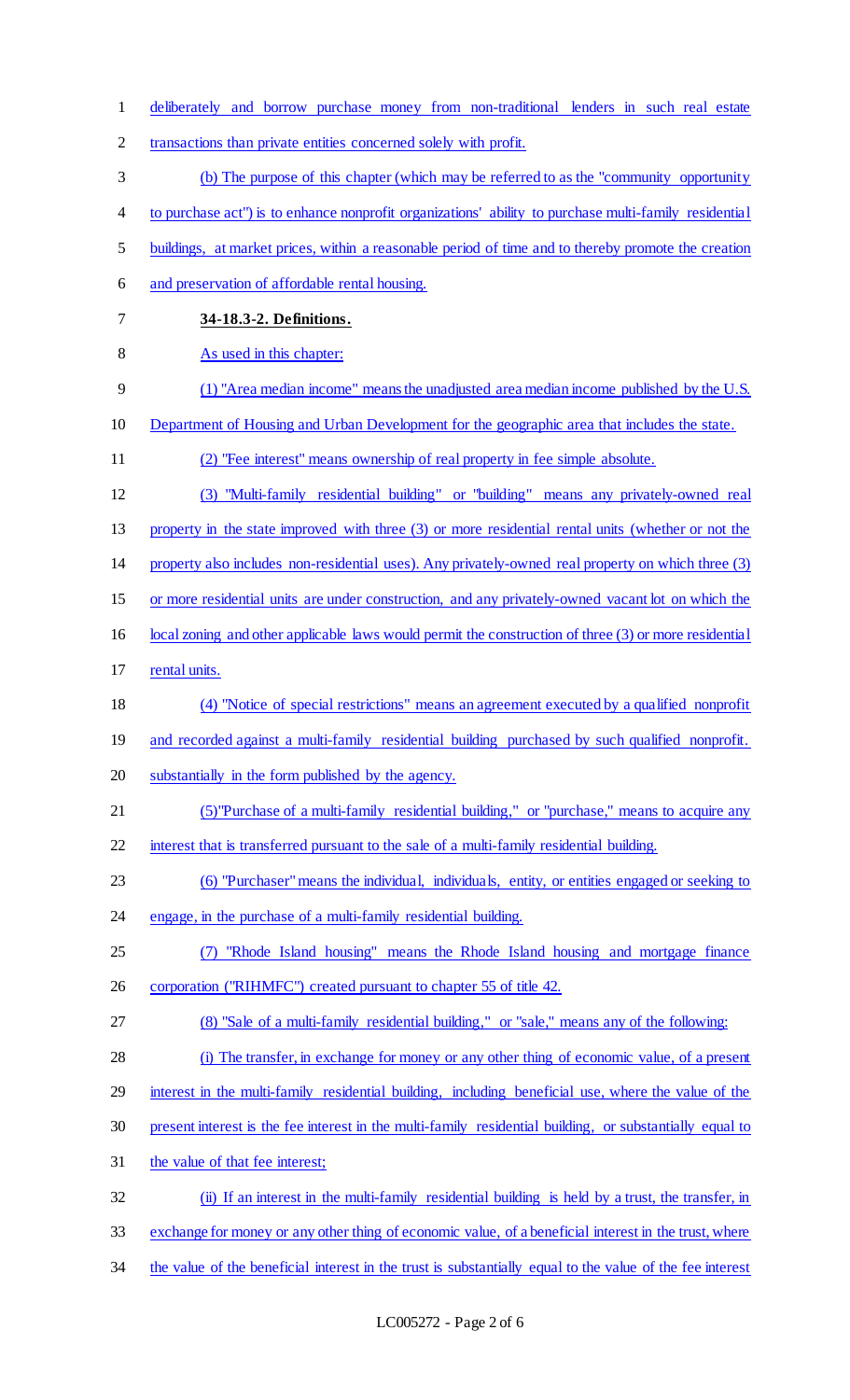of the multi-family residential building; or

| $\overline{2}$ | (iii) If an interest substantially equal to the value of the fee interest of the multi-family             |
|----------------|-----------------------------------------------------------------------------------------------------------|
| 3              | residential building is held by any kind of corporate entity or partnership (including, but not limited   |
| 4              | to, a corporation, limited liability company, general partnership, limited partnership, or limited        |
| 5              | liability partnership), and if that interest is substantially equal in value to the total value of assets |
| 6              | held by the corporate entity or partnership, the transfer in exchange for money or any other thing        |
| $\tau$         | of economic value, of a controlling interest in the corporate entity or partnership. For purposes of      |
| 8              | this section, in any instance in which multiple entities (whether those entities are natural persons,     |
| 9              | trusts, corporate entities, partnerships, or any other kind of entity, or any combination of different    |
| 10             | kinds of entities) hold interests in a multi-family residential building, the transfer of multiple        |
| 11             | interests by or in those entities shall be considered the transfer of a single interest, if the transfers |
| 12             | are made in connection with substantially the same transaction or set of transactions.                    |
| 13             | (iv) "Sale of a multi-family residential building," or "sale," does not include any of the                |
| 14             | following:                                                                                                |
| 15             | (A) Any transfer made under a mortgage, deed of trust, or deed in lieu of foreclosure;                    |
| 16             | (B) Any transfer made in connection with any bankruptcy proceeding (including, but not                    |
| 17             | limited to, any transfer made by a bankruptcy trustee);                                                   |
| 18             | (C) Any transfer of an interest in real property held by the federal government, by the state             |
| 19             | government, or by any special district created by state law (including, but not limited to, any           |
| 20             | transfer of any such interest held because of a taxpayer's nonpayment of tax);                            |
| 21             | (D) Any transfer by devise or intestacy, or any other transfer made in connection with a                  |
| 22             | bona fide effort to pass an interest in real property to one's devisees or heirs (including, but not      |
| 23             | limited to, such transfers made in connection with a living trust);                                       |
| 24             | (E) Any transfer between or among spouses, domestic partners, siblings (including, but not                |
| 25             | limited to, half-siblings, step-siblings, and adoptive siblings), parents (including, but not limited to, |
| 26             | step-parents and adoptive parents) or guardians and their children, grandparents and their                |
| 27             | grandchildren, aunts or uncles and their nieces or nephews, great-aunts or great-uncles and their         |
| 28             | grand-nieces or grand-nephews, or first or second cousins, or any combination thereof; or                 |
| 29             | (F) Any transfer of an interest in a multi-family residential building income restricted at or            |
| 30             | below an average of eighty percent (80%) of area median income for a minimum of ten (10) years            |
| 31             | if such transfer is to an entity controlled by a housing authority, and that entity also participates in  |
| 32             | the management, direction, or control of the building.                                                    |
| 33             | (9) "Sell," "sale," or "sold" means a transaction for the transfer of real estate from a seller           |
| 34             | to a buyer, including, but not limited to, exchanges of real estate between the seller and buyer and      |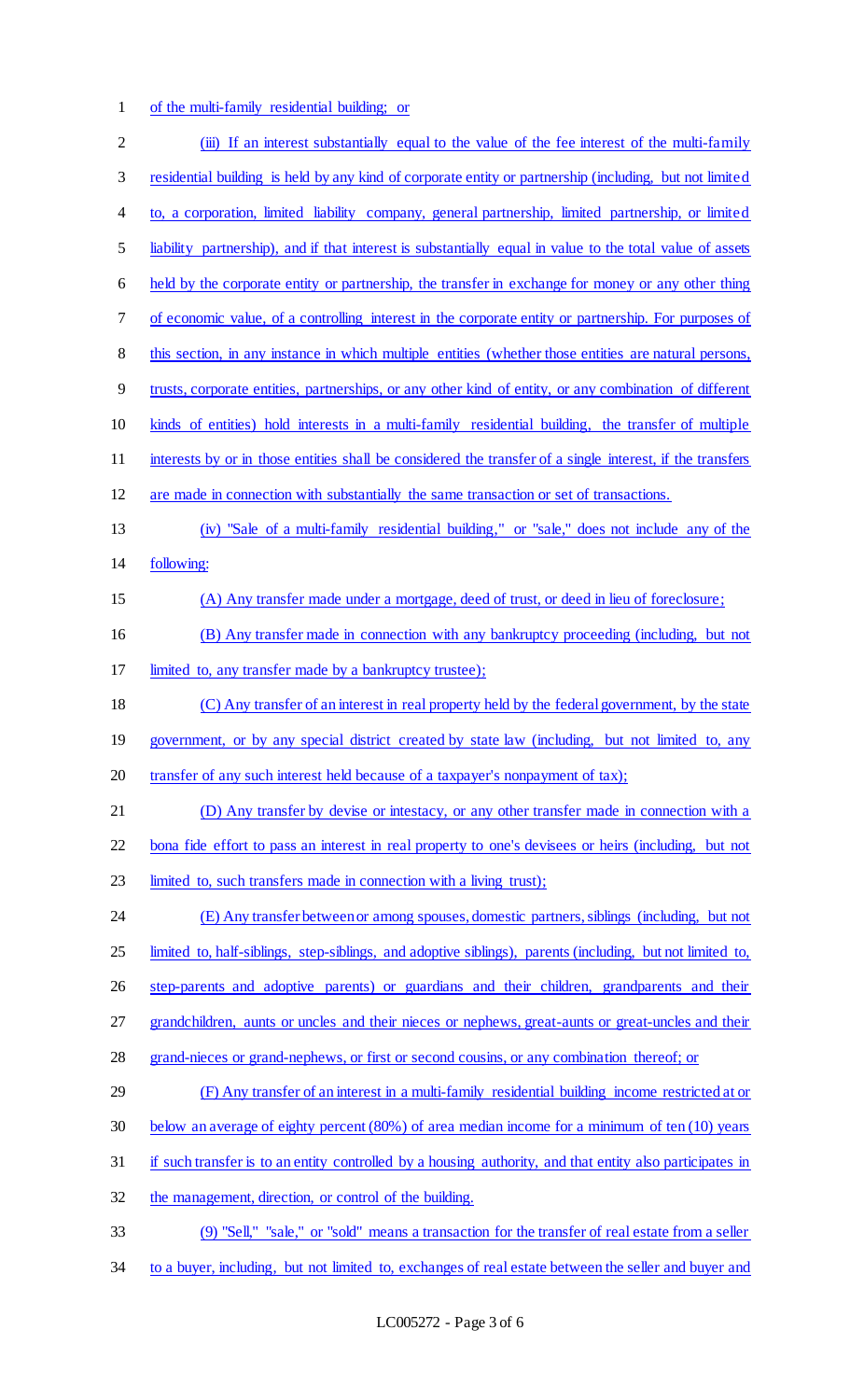- transactions involving the creation of a sales agreement.
- (10) "Seller" means the individual, individuals, entity, or entities engaged, or seeking to engage, in the sale of a multi-family residential building. (11) "Qualified nonprofit housing development corporation" means a nonprofit 5 corporation, which has applied under 42 U.S.C.  $\S$  501(c)(3) for approval as a  $\S$  501(c)(3) corporation with the Internal Revenue Service, or been so approved, and which is organized and operated with one of its principal purposes being to provide housing for low- and moderate-income persons. **34-18.3-3. Qualified nonprofits.**  (a) Annual selection of qualified nonprofits. Rhode Island housing shall establish a process for certifying on an annual basis, nonprofit organizations that meet the following criteria: (1) The organization is a bona fide nonprofit as evidenced by the fact that it is exempt from 13 federal income tax under 26 USC  $\S$  501(c)(3). (2) The organization has demonstrated a commitment to the provision of affordable housing for low- and moderate-income residents, and to preventing the displacement of such residents; (3) The organization has demonstrated a commitment to community engagement as evidenced by relationships with neighborhood-based organizations or tenant counseling organizations. (4) The organization has demonstrated the capacity (including, but not limited to, the legal and financial capacity) to effectively acquire and manage residential real property at multiple locations in the state. (b) Nonprofit organizations that the agency certifies as having met these criteria shall be known as "qualified nonprofits." An organization's certification as a qualified nonprofit shall be 25 valid for three (3) years. The agency shall solicit new applications for qualified nonprofit status at 26 least once each calendar year, at which time existing qualified nonprofits shall be eligible to apply for renewed certification as qualified nonprofits. In the absence of new information raising doubts 28 about whether the organization qualifies as a qualified nonprofit, an existing qualified nonprofit's 29 application for renewed certification as a qualified nonprofit shall be routinely and swiftly granted. **34-18.3-4. Existence and publication of qualified nonprofits list.**  RIHMFC shall publish on its website, and make available upon request, a list of qualified nonprofits. In addition to such other information as the RIHMFC may include, this list shall include contact information for each qualified nonprofit. This contact information shall include, but need
- 34 not be limited to, a mailing address, an email address that the qualified nonprofit monitors regularly,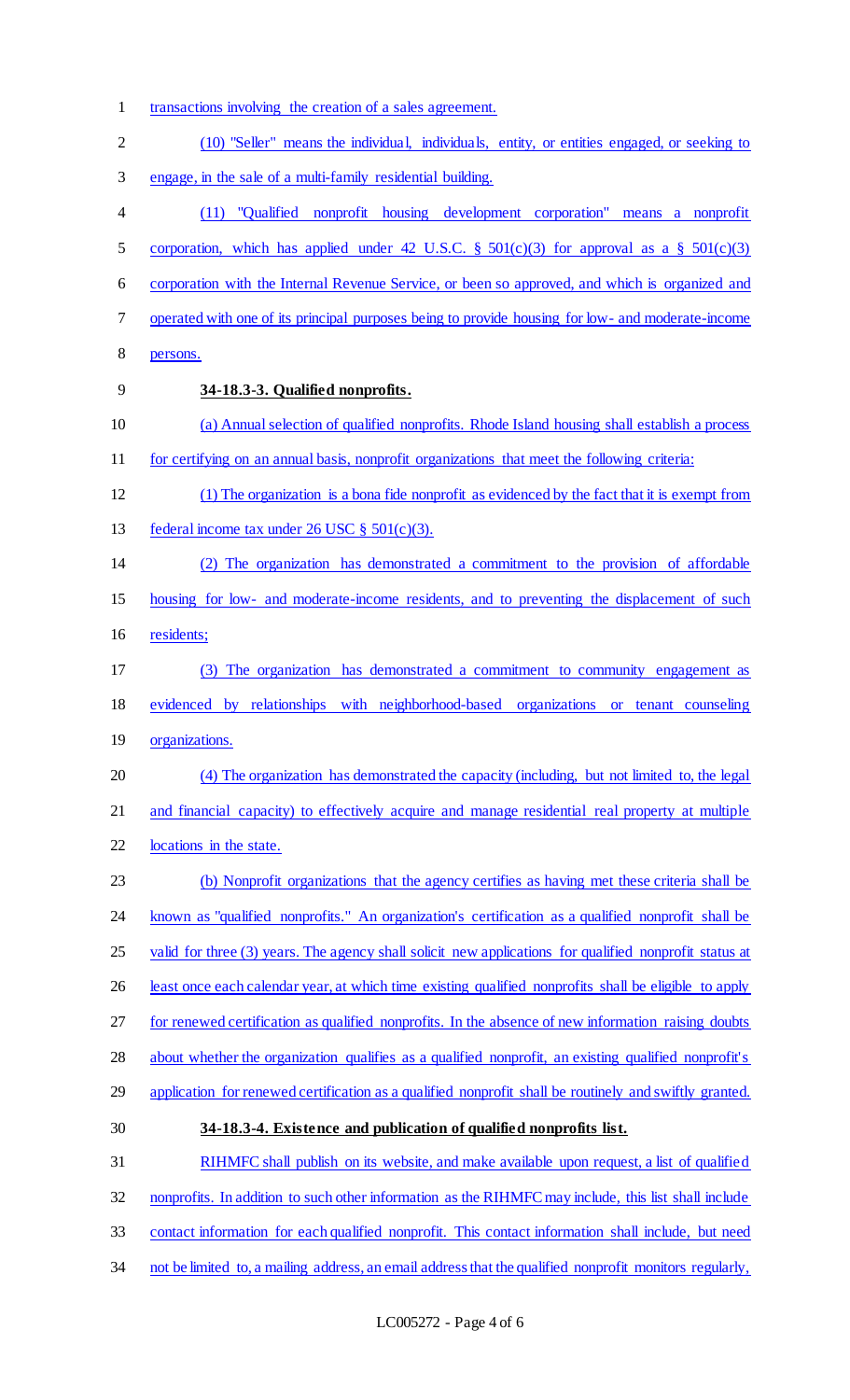### 1 and a telephone number.

| $\overline{2}$ | 34-18.3-5. General provisions. First right to purchase conferred.                                        |
|----------------|----------------------------------------------------------------------------------------------------------|
| 3              | (a) This chapter shall be construed to confer upon each qualified nonprofit a first right to             |
| 4              | purchase any multi-family residential building for sale in the state. This first right to purchase shall |
| 5              | consist of both a right of first offer, and a right of first refusal.                                    |
| 6              | (b) Confidential information protected. Any information obtained from a seller by a                      |
| 7              | qualified nonprofit under this chapter including, but not limited to, disclosures made and terms and     |
| 8              | conditions of an offer of sale made shall be kept confidential to the maximum extent permitted by        |
| 9              | law, except that a qualified nonprofit may, if otherwise permitted by law, share such information        |
| 10             | with other qualified nonprofit to facilitate qualified nonprofit exercise of the rights conferred by     |
| 11             | this chapter. Nothing in this chapter permits or requires the disclosure of information where such       |
| 12             | disclosure is otherwise prohibited by law.                                                               |
| 13             | (c) Preexisting rights unaffected. This chapter shall not be construed to impair any contract,           |
| 14             | or affect any property interest held by anyone other than the seller of a multi-family residential       |
| 15             | building (including, but not limited to, any interest held under a mortgage, deed of trust, or other     |
| 16             | security interest; any option to purchase: or any right of first offer or right of first refusal), in    |
| 17             | existence before the effective date of this chapter.                                                     |
| 18             | 34-18.3-6. State owned buildings.                                                                        |
| 19             | When any state-owned property, either land or buildings, is to be sold, RIHMFC shall be                  |
| 20             | given sixty (60) days to enter into an agreement to purchase it at the appraised value. The              |
| 21             | municipality where the property is located shall be given right of second refusal (another sixty (60)    |
| 22             | days) to purchase, before the property goes on the open market.                                          |
| 23             | 34-18.3-7. Enforcement. Seller certification.                                                            |
| 24             | Every seller of a multi-family residential building in the city shall, within fifteen (15) days          |
| 25             | of the sale of that building, submit to RIHMFC a signed declaration, under penalty of perjury,           |
| 26             | affirming that the sale of that building substantially complied with the requirements of this chapter.   |
| 27             | Each such declaration shall include the address of the relevant building; RIHMFC shall publish all       |
| 28             | such addresses on its website at least once per week. Failure to file the declaration required by this   |
| 29             | subsection (a) of this section shall be an infraction punishable by a fine not to exceed five thousand   |
| 30             | dollars (\$5,000).                                                                                       |
| 31             | SECTION 2. This act shall take effect upon passage.                                                      |
|                |                                                                                                          |

 $\begin{array}{cccccc} \multicolumn{2}{c}{{\color{blue}\boldsymbol{1}}} & \multicolumn{2}{c}{{\color{blue}\boldsymbol{1}}} & \multicolumn{2}{c}{{\color{blue}\boldsymbol{1}}} & \multicolumn{2}{c}{{\color{blue}\boldsymbol{1}}} & \multicolumn{2}{c}{{\color{blue}\boldsymbol{1}}} & \multicolumn{2}{c}{{\color{blue}\boldsymbol{1}}} & \multicolumn{2}{c}{{\color{blue}\boldsymbol{1}}} & \multicolumn{2}{c}{{\color{blue}\boldsymbol{1}}} & \multicolumn{2}{c}{{\color{blue}\boldsymbol{1}}} & \multicolumn{2}{c}{{\color{blue}\boldsymbol{1}}} & \mult$ LC005272  $=$